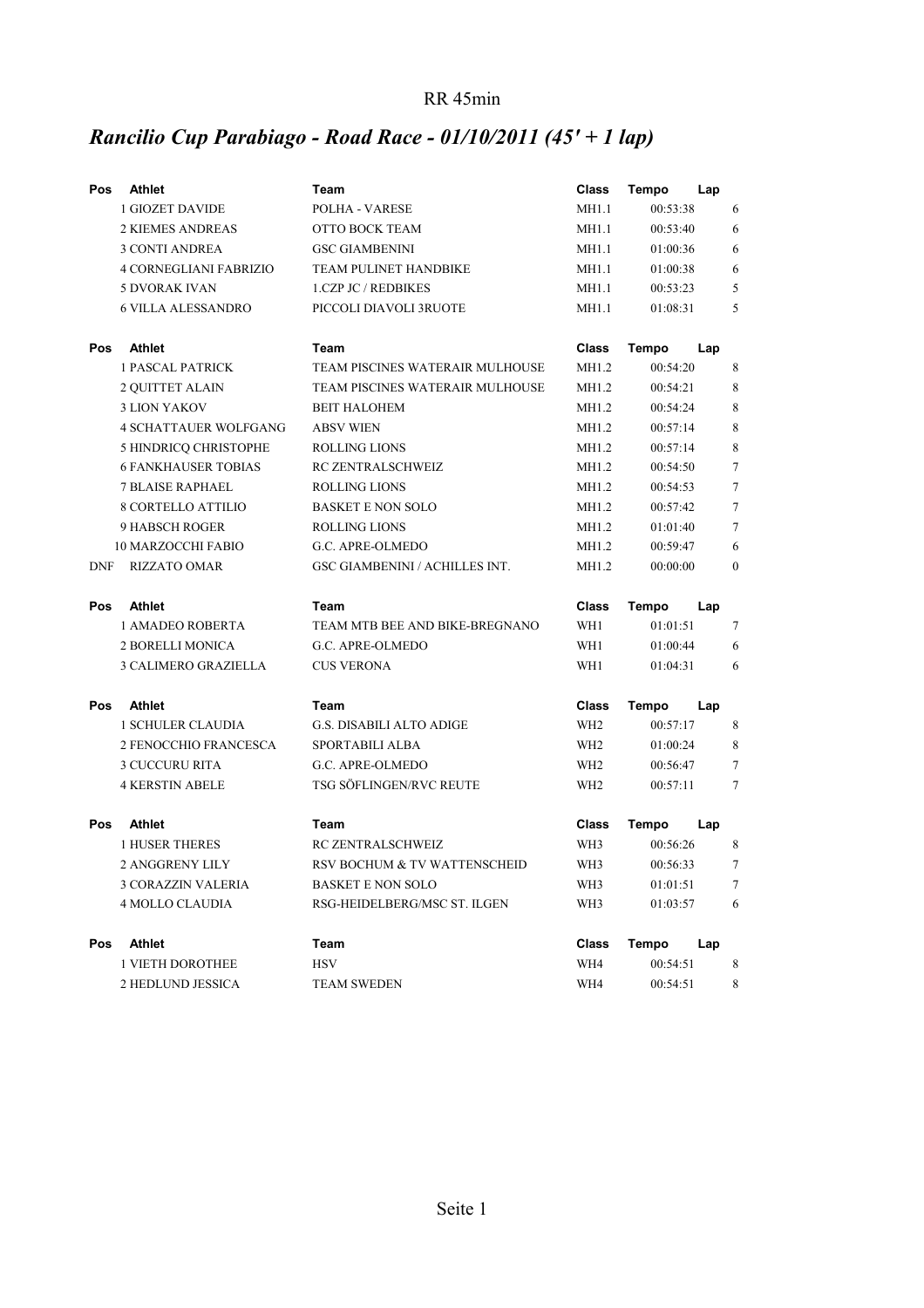### RR 60min

# *Rancilio Cup Parabiago - Road Race - 01/10/2011 (60' + 1 lap)*

| Pos Athlet                        | Team                                | Class           | <b>Tempo</b><br>Lap |                  |
|-----------------------------------|-------------------------------------|-----------------|---------------------|------------------|
| 1 ABLINGER WALTER                 | TEAM ABSV WIEN / RSC HEINDL OOE     | MH <sub>2</sub> | 01:08:08            | 12               |
| <b>2 FRANEK DAVID</b>             | <b>STADE FRANCAIS</b>               | MH <sub>2</sub> | 01:08:09            | 12               |
| 3 PODESTÀ VITTORIO                | <b>BLU TEAM BARILLA</b>             | MH <sub>2</sub> | 01:08:09            | 12               |
| 4 FREI HEINZ                      | <b>TOP END</b>                      | MH <sub>2</sub> | 01:08:09            | 12               |
| <b>5 WEBER LUKAS</b>              | <b>RCZ SWITZERLAND</b>              | MH <sub>2</sub> | 01:09:58            | 12               |
| <b>6 NARCE LUDOVIC</b>            | C.S.B.J.HANDISPORT                  | MH <sub>2</sub> | 01:12:22            | 12               |
| 7 PIEPER JÖRG                     | TEAM SOPUR / GC NENDORF             | MH <sub>2</sub> | 01:12:22            | 12               |
| <b>8 DEBERG JEAN-FRANCOIS</b>     | <b>ROLLING LIONS</b>                | MH <sub>2</sub> | 01:12:22            | 12               |
| 9 WICKHAM ROB                     | <b>TEAM BROMAKIN</b>                | MH <sub>2</sub> | 01:12:23            | 12               |
| <b>10 LERAY GREGORY</b>           | <b>ROAD RUNNERS HS</b>              | MH <sub>2</sub> | 01:12:23            | 12               |
| <b>11 KNECHT TOBIAS</b>           | OTTO BOCK TEAM                      | MH <sub>2</sub> | 01:13:15            | 12               |
| <b>12 PUTZ MANFRED</b>            | OTTO BOCK TEAM                      | MH <sub>2</sub> | 01:13:18            | 12               |
| <b>13 SZESNY RICHARD</b>          | A.S.H.P.A. SRASBOURG                | MH <sub>2</sub> | 01:08:46            | 11               |
| 14 ASSAS MEHREZ                   | <b>STADE FRANCAIS</b>               | MH <sub>2</sub> | 01:08:46            | 11               |
| <b>15 PRELEC LORENZO</b>          | <b>BASKET E NON SOLO</b>            | MH <sub>2</sub> | 01:08:47            | 11               |
| <b>16 DECLERCK SÉBASTIEN</b>      | DUNKERQUE LITTORAL CYCLISME         | MH <sub>2</sub> | 01:08:48            | 11               |
| <b>17 DI BARI SAVERIO</b>         | <b>SPORTABILI ALBA</b>              | MH <sub>2</sub> | 01:09:53            | 11               |
| <b>18 CONFORTI CALUDIO</b>        | TEAM MTB BEE AND BIKE-BREGNANO      | MH <sub>2</sub> | 01:10:36            | 11               |
| <b>19 SISKA MICHAL</b>            | NUTREND SPECIALIZED TEAM            | MH <sub>2</sub> | 01:10:36            | 11               |
| <b>20 WEISS SIEGFRIED</b>         | <b>RV EINHAUSEN</b>                 | MH <sub>2</sub> | 01:10:36            | 11               |
| <b>21 NEUSKE MARKOLF</b>          | TEAM PROACTIV / VFR+RSG LUDWIGSBURG | MH <sub>2</sub> | 01:10:37            | 11               |
| <b>22 DOKU HAKI</b>               | <b>ENDURANCENTER</b>                | MH <sub>2</sub> | 01:10:39            | 11               |
| <b>23 GILGEN LUCA</b>             | <b>GP TICINO</b>                    | MH <sub>2</sub> | 01:10:41            | 11               |
| <b>24 ALBERGHINI DAVIDE</b>       | G.C. APRE-OLMEDO                    | MH2             | 01:13:47            | 11               |
| 25 CORPS-BELL ALISTAIR            | HANDCYCLING ASSOCIATION UK          | MH <sub>2</sub> | 01:14:03            | 11               |
| <b>26 UNGUREAN DOREL</b>          | ENDURANCENTER GIACOMAZZI            | MH <sub>2</sub> | 01:14:09            | 11               |
| <b>27 TARSIM RIADH</b>            | <b>STADE FRANCAIS</b>               | MH <sub>2</sub> | 00:08:09            | 10               |
| <b>28 NEGRI MORENO</b>            | TEAM MTB BEE AND BIKE-BREGNANO      | MH <sub>2</sub> | 01:10:18            | 10               |
| <b>29 DEMOULIN CHRISTIAN</b>      | <b>ROLLING LIONS</b>                | MH <sub>2</sub> | 01:10:20            | 10               |
| 30 LEGEZA GYÖRGY                  | <b>BLUE SCORPIONS MC</b>            | MH <sub>2</sub> | 01:11:34            | 10               |
| 31 CAVERZASIO VALERIO             | <b>GP TICINO</b>                    | MH <sub>2</sub> | 01:14:10            | 10               |
| <b>32 ZANOTTI DAVIDE</b>          | A.S.HA.M ONLUS                      | MH <sub>2</sub> | 01:14:12            | 10               |
| 33 DONGHI GIAN PAOLO              | <b>GP TICINO</b>                    | MH <sub>2</sub> | 01:09:19            | 9                |
| 34 CERIOTTI DIEGO                 | <b>G.S. RANCILIO</b>                | MH <sub>2</sub> | 01:09:20            | 9                |
| <b>35 MARTEL FABRICE</b>          | <b>STADE FRANCAIS</b>               | MH <sub>2</sub> | 01:10:51            | 9                |
| <b>36 VILLANI ATTILIO ANSELMO</b> | TEAM MTB BEE AND BIKE-BREGNANO      | MH <sub>2</sub> | 01:13:56            | 9                |
| 37 ALHBABI AYED ALI               | AL AIN CLUB FOR DISABLED            | MH <sub>2</sub> | 01:08:23            | 8                |
| <b>38 ARNABOLDI BRUNO</b>         | TEAM MTB BEE AND BIKE-BREGNANO      | MH <sub>2</sub> | 01:08:42            | 8                |
| <b>39 MALARDIER GEOFFROY</b>      | <b>STADE FRANCAIS</b>               | MH2             | 01:08:55            | 8                |
| <b>40 VIGNUDELLI CESARE</b>       | G.C. APRE-OLMEDO                    | MH2             | 01:11:23            | 8                |
| 41 BATTOCCHIO GIANPIERO           | <b>G.S. RANCILIO</b>                | MH <sub>2</sub> | 01:08:37            | 7                |
| <b>42 GATTI STEFANO</b>           | <b>G.S RANCILIO</b>                 | MH <sub>2</sub> | 01:08:38            | 7                |
| DNF GRANELLINI GIANLUGI           | TEAM PULINET HANDBIKE               | MH <sub>2</sub> | 00:00:00            | $\boldsymbol{0}$ |
| DNF MADDEN CHRIS                  | TEAM DRAFT UK                       | MH2             | 00:00:00            | $\boldsymbol{0}$ |
| DNF CECCHETTO PAOLO               | TEAM PULINET HANDBIKE               | MH <sub>2</sub> | 00:00:00            | $\mathbf{0}$     |
| Pos Athlet                        | Team                                | <b>Class</b>    | <b>Tempo</b><br>Lap |                  |
| <b>1 MERKLEIN VICO</b>            | TEAM SOPUR / GC NENDORF             | MH3             | 01:12:04            | 12               |
| 2 CRATASSA MAURO                  | <b>VITERSPORT</b>                   | MH <sub>3</sub> | 01:12:05            | 12               |
| 3 JEFFRÉ BERND                    | TEAM GERMANY/ GC NENDORF E.V.       | MH3             | 01:12:06            | 12               |